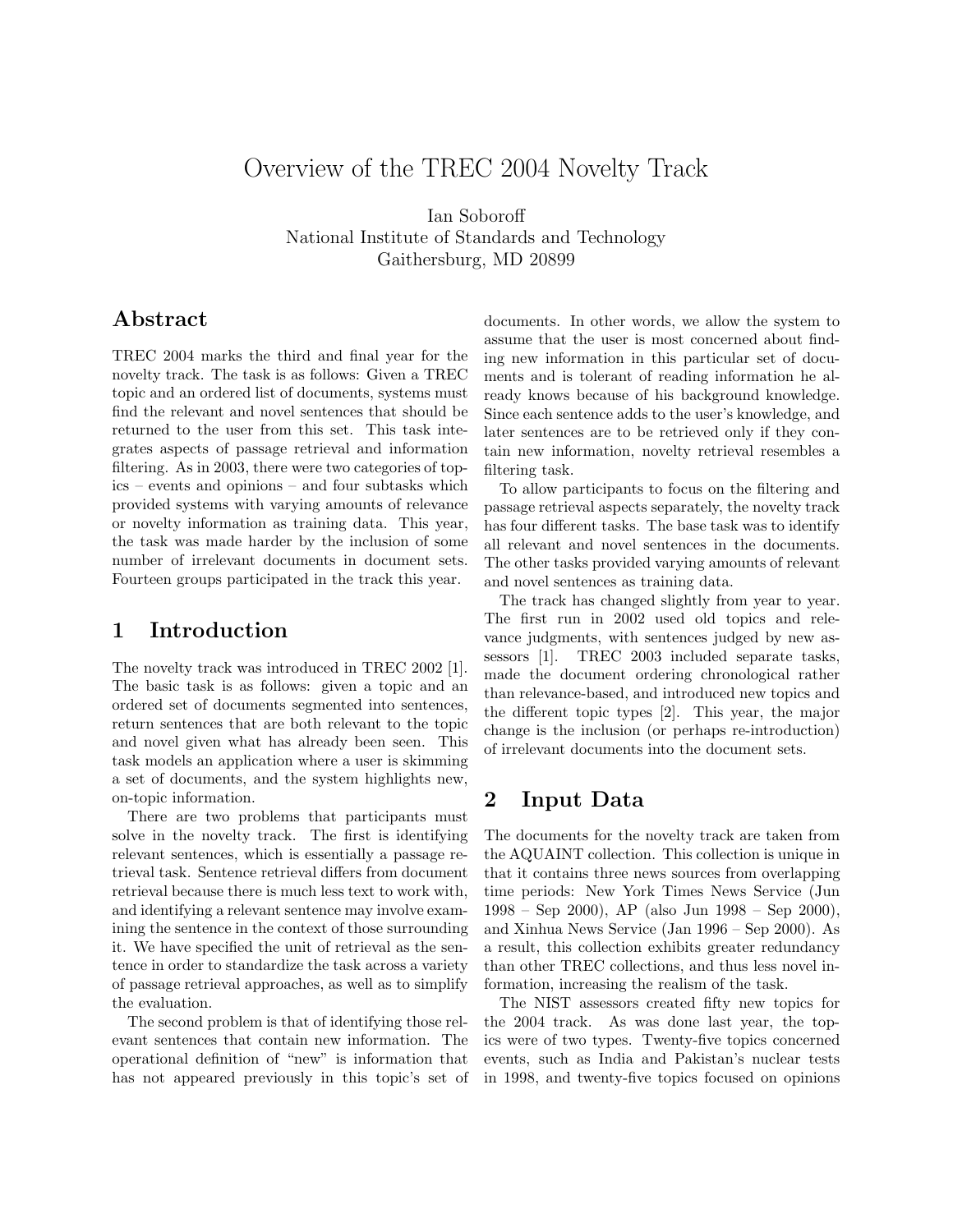about controversial subjects such as the safety of irradiated food and the so-called "abortion pill" RU-486. The topic type was indicated in the topic description by a <toptype> tag. The assessors, in creating their topics, searched the AQUAINT collection using WebPRISE, NIST's IR system, and collected 25 documents they deemed to be relevant to the topic. They also labeled some documents as irrelevant, and all documents judged irrelevant and ranked above the 25 relevant documents were included in the document sets. Note that this means that the irrelevant documents are close matches to the relevant ones, and not random irrelevant documents.

Once selected, the documents were ordered chronologically. (Chronological ordering is achieved trivially in the AQUAINT collection by sorting document IDs.) The documents were then split into sentences, each sentence receiving an identifier, and all sentences were concatenated together to produce the document set for a topic.

### 3 Task Definition

There are four tasks in the novelty track:

- Task 1. Given the set of documents for the topic, identify all relevant and novel sentences.
- Task 2. Given the relevant sentences in all documents, identify all novel sentences.
- Task 3. Given the relevant and novel sentences in the first 5 documents only, find the relevant and novel sentences in the remaining documents. Note that since some documents are irrelevant, there may not be any relevant or novel sentences in the first 5 documents for some topics.
- Task 4. Given the relevant sentences from all documents, and the novel sentences from the first 5 documents, find the novel sentences in the remaining documents.

These four tasks allowed the participants to test their approaches to novelty detection given different levels of training: none, partial, or complete relevance information, and none or partial novelty information.

Participants were provided with the topics, the set of sentence-segmented documents, and the chronological order for those documents. For tasks 2-4, training data in the form of relevant and novel "sentence qrels" were also given. The data were released and results were submitted in stages to limit "leakage"

of training data between tasks. Depending on the task, the system was to output the identifiers of sentences which the system determined to contain relevant and/or novel relevant information.

## 4 Evaluation

#### 4.1 Creation of truth data

Judgments were created by having NIST assessors manually perform the first task. From the concatenated document set, the assessor selected the relevant sentences, then selected those relevant sentences that were novel. Each topic was independently judged by two different assessors, the topic author and a "secondary" assessor, so that the effects of different human opinions could be assessed.

The assessors only judged sentences in the relevant documents. Since, by the definition of relevance in TREC, a document containing any relevant information would itself be relevant, the assessors would not miss any relevant information by not judging the sentences in the irrelevant documents. This does give the second assessor some advantage against systems attempting task 1, since the assessor was not confronted with irrelevant documents in the sentence judging phase.

Since the novelty task requires systems to automatically select the same sentences that were selected manually by the assessors, it is important to analyze the characteristics of the manually-created truth data in order to better understand the system results. The first novelty track topics (in 2002) were created using topics from old TRECs and relevant documents from manual TREC runs, and the sentences judgments were made by new assessors. Those topics had very few relevant sentences and consequently nearly every relevant sentence was novel. Last year's topics, which were each newly developed and judged by a single assessor, resulted in topics with much more reasonable levels of relevant and new information. This year the inclusion of irrelevant documents means that fewer sentences are relevant. Somewhat surprisingly, perhaps, the fraction of relevant sentences which are novel is lower than last year as well.

Table 1 shows the number of relevant and novel sentences selected for each topic by each of the two assessors who worked on that topic. The column marked "assr-1" precedes the results for the primary assessor, whereas "assr-2" precedes those of the secondary assessor. The column marked "rel" is the number of sentences selected as relevant; the next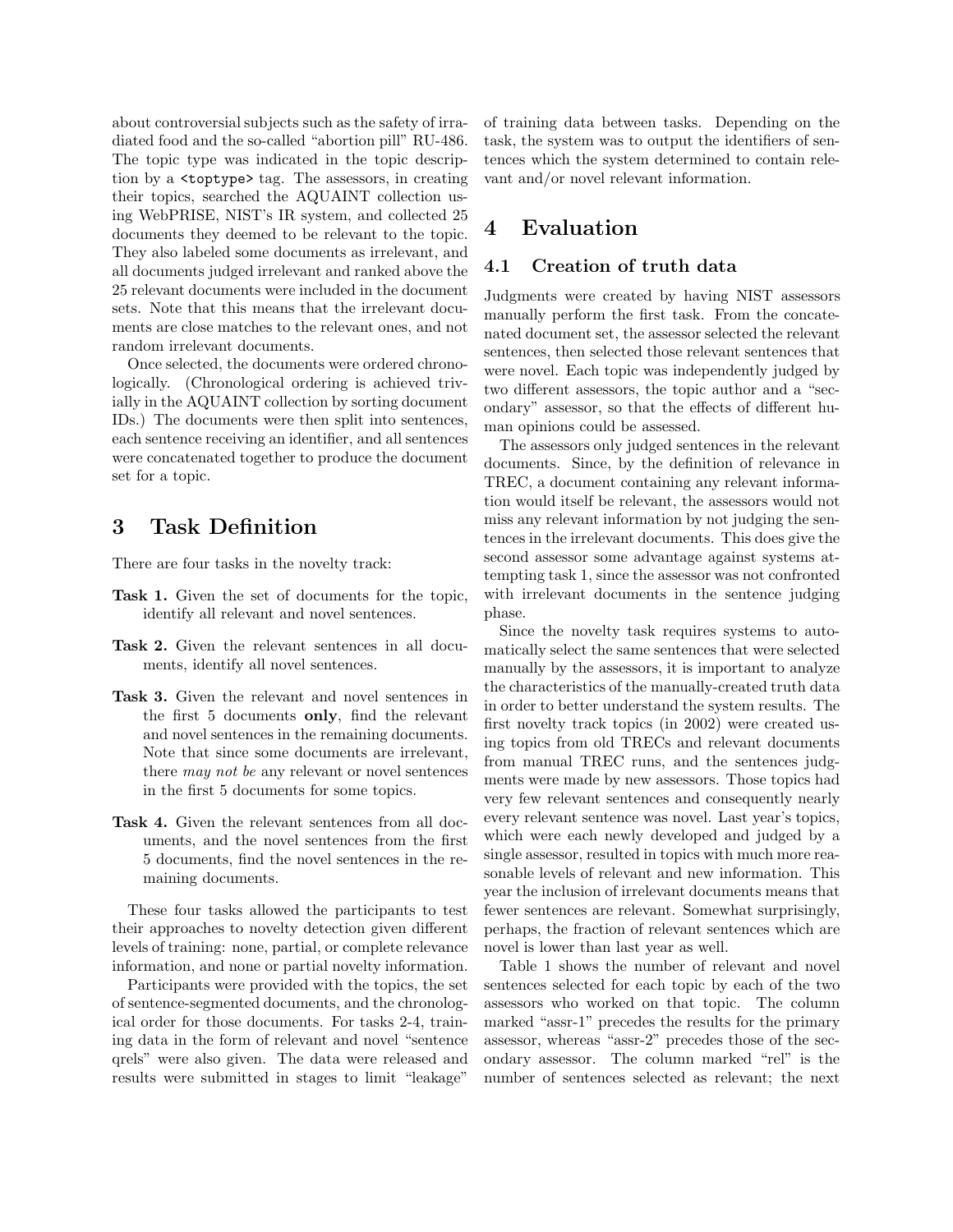| Topic                  | type                           | sents        | $\operatorname{assr-1}$ | rel        | $%$ total    | new             | $\%$ rel       | $assr-2$                    | rel       | % total      | new             | $\%$ rel       |
|------------------------|--------------------------------|--------------|-------------------------|------------|--------------|-----------------|----------------|-----------------------------|-----------|--------------|-----------------|----------------|
| N51                    | $\overline{E}$                 | 669          | $\overline{C}$          | 107        | 15.99        | $\overline{26}$ | 24.30          | $\overline{B}$              | 112       | 16.74        | $\overline{38}$ | 33.93          |
| ${\rm N53}$            | E                              | 667          | ${\bf E}$               | 106        | 15.89        | $31\,$          | 29.25          | $\mathcal{C}$               | 136       | $20.39\,$    | 86              | 63.24          |
| N54                    | ${\bf E}$                      | 1229         | $\mathbf E$             | 198        | 16.11        | 71              | 35.86          | $\, {\bf B}$                | 384       | 31.24        | 224             | 58.33          |
| N55                    | ${\bf E}$                      | 536          | ${\bf C}$               | 56         | 10.45        | 21              | 37.50          | ${\rm E}$                   | 96        | 17.91        | 46              | 47.92          |
| ${\it N56}$            | E                              | 1904         | $\mathbf E$             | 196        | 10.29        | 103             | 52.55          | A                           | 133       | 6.99         | 47              | 35.34          |
| ${\rm N57}$            | E                              | 378          | $\, {\bf B}$            | $21\,$     | 5.56         | 10              | 47.62          | ${\rm D}$                   | 170       | 44.97        | 116             | 68.24          |
| N59                    | E                              | 855          | ${\rm D}$               | 214        | 25.03        | 86              | 40.19          | $\mathcal{C}$               | $152\,$   | 17.78        | 62              | 40.79          |
| N64                    | E                              | 679          | $\mathbf C$             | 214        | $31.52\,$    | 140             | 65.42          | A                           | 228       | $33.58\,$    | 64              | 28.07          |
| ${\it N68}$            | E                              | 1331         | $\, {\bf B}$            | 200        | 15.03        | 45              | 22.50          | ${\rm E}$                   | 210       | 15.78        | 82              | 39.05          |
| ${\it N69}$            | E                              | 367          | ${\rm D}$               | 169        | 46.05        | $55\,$          | 32.54          | $\, {\bf B}$                | 122       | $33.24\,$    | 59              | 48.36          |
| ${\rm N}72$            | E                              | 1007         | $\, {\bf B}$            | 147        | 14.60        | 43              | 29.25          | ${\bf D}$                   | 144       | 14.30        | 48              | 33.33          |
| ${\it N73}$            | E                              | 380          | ${\rm D}$               | 268        | $70.53\,$    | 139             | 51.87          | $\boldsymbol{\rm{A}}$       | 164       | 43.16        | 93              | 56.71          |
| N74                    | E                              | $502\,$      | ${\rm D}$               | 240        | 47.81        | 107             | 44.58          | $\mathcal{C}$               | 129       | 25.70        | 79              | 61.24          |
| ${\rm N}79$            | E                              | 1580         | $\mathbf C$             | 199        | 12.59        | 69              | 34.67          | $\mathbf D$                 | 188       | 11.90        | 116             | 61.70          |
| ${\it N80}$            | E                              | 447          | ${\bf E}$               | $74\,$     | 16.55        | 48              | 64.86          | $\, {\bf B}$                | 104       | 23.27        | $51\,$          | 49.04          |
| ${\it N81}$            | E                              | 684          | A                       | 173        | 25.29        | 31              | 17.92          | $\mathcal{C}$               | 236       | 34.50        | 167             | 70.76          |
| ${\it N82}$            | ${\bf E}$                      | 1152         | $\mathbf C$             | $355\,$    | 30.82        | 165             | 46.48          | $\, {\bf B}$                | 100       | $8.68\,$     | 44              | 44.00          |
| ${\it N83}$            | $\mathbf E$                    | 816          | $\boldsymbol{A}$        | 250        | $30.64\,$    | 62              | 24.80          | ${\rm E}$                   | 227       | 27.82        | 122             | 53.74          |
| ${\it N85}$            | ${\bf E}$                      | 1419         | $\, {\bf B}$            | 181        | 12.76        | $\rm 95$        | 52.49          | ${\bf E}$                   | 116       | $8.17\,$     | 59              | 50.86          |
| ${\rm N}87$            | ${\bf E}$                      | 1026         | ${\rm D}$               | 476        | 46.39        | 163             | 34.24          | $\mathcal{C}$               | 369       | 35.96        | 231             | 62.60          |
| N88                    | ${\bf E}$                      | 708          | $\mathbf C$             | $312\,$    | 44.07        | 171             | 54.81          | E                           | 307       | 43.36        | 131             | 42.67          |
| N90                    | ${\bf E}$                      | 1971         | $\, {\bf B}$            | 529        | 26.84        | 168             | 31.76          | $\mathbf D$                 | 762       | 38.66        | 310             | 40.68          |
| ${\it N92}$            | ${\bf E}$                      | 879          | $\, {\bf B}$            | 188        | 21.39        | 172             | 91.49          | $\boldsymbol{A}$            | 199       | 22.64        | 83              | 41.71          |
| $\rm N95$              | ${\bf E}$                      | 627          | ${\bf E}$               | 78         | 12.44        | $36\,$          | 46.15          | $\mathbf D$                 | 168       | 26.79        | 108             | 64.29          |
| N98                    | E                              | 408          | $\mathbf C$             | 171        | 41.91        | 65              | $38.01\,$      | $\boldsymbol{\rm{A}}$       | 267       | 65.44        | 67              | $25.09\,$      |
| N52                    | $\overline{O}$                 | 1018         | $\overline{B}$          | 103        | 10.12        | 55              | 53.40          | $\overline{C}$              | 298       | 29.27        | 202             | 67.79          |
| ${\it N58}$            | $\mathcal{O}$                  | 1346         | A                       | 146        | 10.85        | $42\,$          | 28.77          | $\mathcal{C}$               | 252       | 18.72        | 163             | 64.68          |
| N60                    | $\rm{O}$                       | 948          | $\, {\bf B}$            | 172        | 18.14        | 64              | 37.21          | $\boldsymbol{\rm{A}}$       | 257       | 27.11        | 79              | 30.74          |
| N61                    | $\mathcal{O}$                  | 1150         | $\boldsymbol{A}$        | $70\,$     | 6.09         | $21\,$          | 30.00          | $\, {\bf B}$                | 78        | 6.78         | 40              | 51.28          |
| ${\it N62}$            | $\mathcal{O}$                  | 3132         | E                       | 89         | 2.84         | $45\,$          | $50.56\,$      | ${\bf D}$                   | 97        | $3.10\,$     | 79              | 81.44          |
| ${\it N63}$            | $\mathcal{O}$                  | 518          | $\, {\bf B}$            | 49         | 9.46         | 21              | 42.86          | E                           | 84        | 16.22        | 55              | 65.48          |
| N65                    | $\mathcal{O}$                  | 705          | $\, {\bf B}$            | 95         | 13.48        | 61              | 64.21          | $\mathcal{C}$               | 113       | 16.03        | 90              | 79.65          |
| ${\it N66}$            | $\mathcal{O}$                  | 795          | A                       | 195        | 24.53        | $25\,$          | 12.82          | E                           | 286       | 35.97        | 137             | 47.90          |
| ${\it N67}$            | $\rm{O}$                       | 423          | E                       | 113        | 26.71        | $72\,$          | 63.72          | $\mathcal{C}$               | 109       | 25.77        | 82              | $75.23\,$      |
| N70                    | $\rm{O}$                       | 1030         | ${\rm D}$               | 94         | 9.13         | 31              | 32.98          | E                           | 237       | 23.01        | 104             | 43.88          |
| ${\it N71}$            | $\mathcal{O}$                  | 908          | $\, {\bf B}$            | 62         | 6.83         | ${\bf 28}$      | 45.16          | A                           | 127       | 13.99        | 28              | $22.05\,$      |
| N75                    | O                              | 2922         | Β                       | 169        | 5.78         | 100             | 59.17          | $\mathbf C$                 | 284       | 9.72         | 245             | 86.27          |
| N76                    | $\mathcal{O}$                  | 1697         | A                       | $217\,$    | 12.79        | $51\,$          | 23.50          | $\mathbf D$                 | 118       | 6.95         | 39              | 33.05          |
| N77                    | $\mathcal{O}$                  | 1144         | $\mathbf D$             | $74\,$     | 6.47         | $23\,$          | 31.08          | $\, {\bf B}$                | 102       | 8.92         | 36              | 35.29          |
| N78                    | $\mathcal{O}$                  | 1308         | $\boldsymbol{A}$        | 145        | 11.09        | 59              | 40.69          | $\, {\bf B}$                | $59\,$    | 4.51         | 25              | 42.37          |
| N84                    | $\mathcal{O}$                  | 1363         | $\mathbf D$             | 101        | 7.41         | 31              | 30.69          | E                           | 153       | 11.23        | 80              | 52.29          |
| ${\it N86}$            | $\mathcal{O}$                  | 493          | $\mathbf D$             | 67         | 13.59        | $33\,$          | 49.25          | A                           | 96        | 19.47        | 46              | 47.92          |
| ${\it N89}$            | $\mathcal{O}$                  | 1271         | $\, {\bf B}$            | 204        | 16.05        | 130             | 63.73          | A                           | 181       | 14.24        | 61              | 33.70          |
| $\rm N91$              | $\mathcal{O}$                  | 1473         | $\, {\bf B}$            | 112        | 7.60         | 51              | 45.54          | $\mathbf D$                 | 123       | $8.35\,$     | 99              | 80.49          |
| ${\it N93}$            | $\mathcal{O}$                  | 1017         | $\, {\bf B}$            | 181        | 17.80        | 56              | 30.94          | E                           | 255       | $25.07\,$    | 129             | 50.59          |
| $\rm N94$<br>$\rm N96$ | $\mathcal{O}$<br>$\mathcal{O}$ | 1099         | E                       | 102<br>131 | 9.28         | $59\,$          | 57.84          | $\boldsymbol{A}$            | 91        | 8.28         | 46              | 50.55          |
| $\rm N97$              | $\mathcal{O}$                  | 1328<br>1416 | А<br>А                  | 123        | 9.86<br>8.69 | 60<br>31        | 45.80<br>25.20 | $\mathbf D$<br>$\, {\bf B}$ | 61<br>122 | 4.59<br>8.62 | 45<br>89        | 73.77<br>72.95 |
| N99                    | $\mathcal{O}$                  | 1192         | $\mathbf C$             | $259\,$    | 21.73        | 131             | 50.58          | $\mathbf D$                 | 495       | 41.53        | 341             | 68.89          |
| N100                   | $\mathcal{O}$                  | $530\,$      | ${\rm E}$               | 148        | $27.92\,$    | $52\,$          | 35.14          | $\, {\bf B}$                | 152       | $28.68\,$    | 78              | $51.32\,$      |

Table 1: Analysis of relevant and novel sentences by topic  $% \mathcal{N}$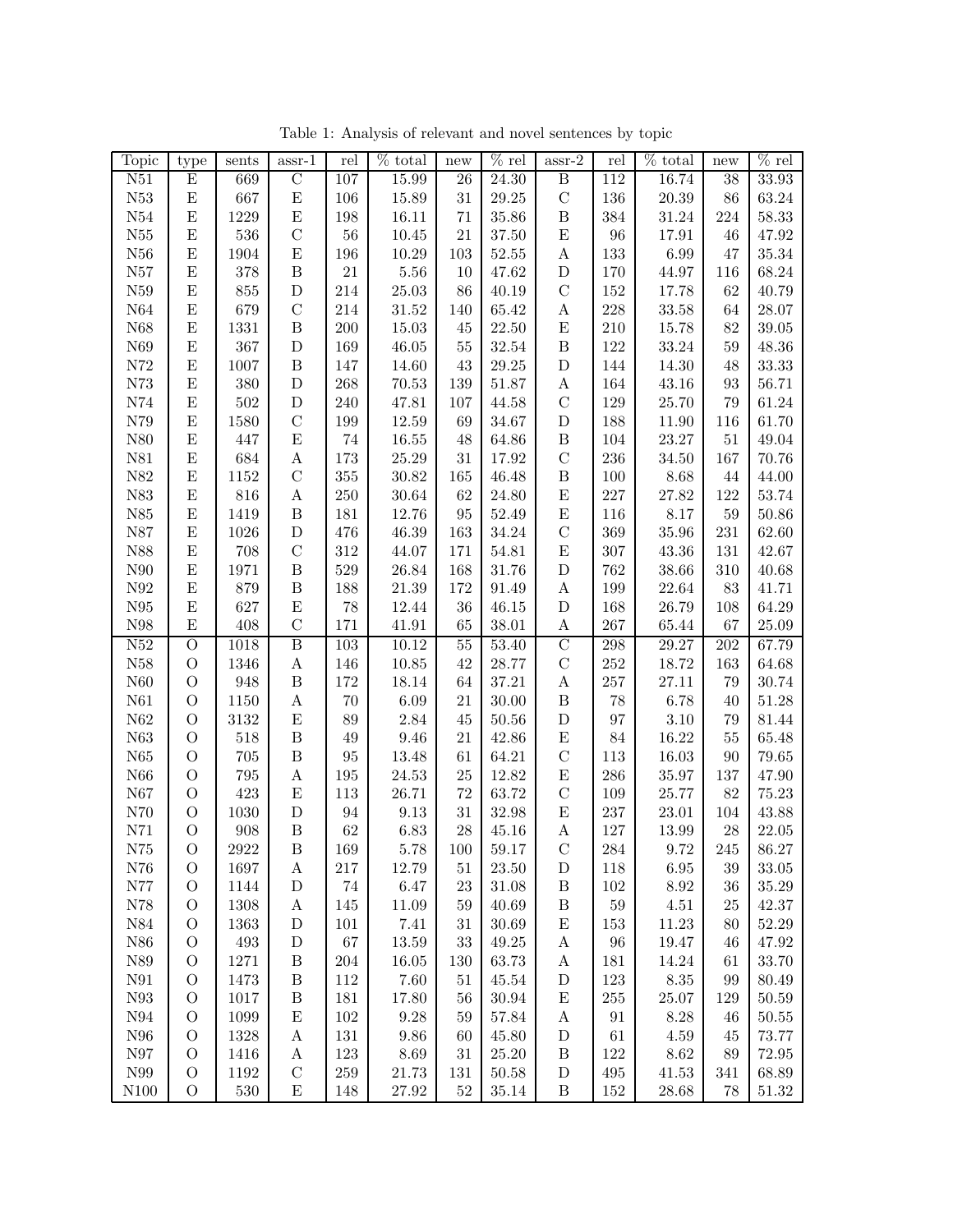column, "% total", is the percentage of the total set of sentences for that topic that were selected as relevant. The column marked "new" gives the number of sentences selected as novel; the next column, "% rel", is the percentage of relevant sentences that were marked novel. The column "sents" gives the total number of sentences for that topic, and "type" indicates whether the topic is about an event  $(E)$  or about opinions on a subject (O).

Because this year's document sets include irrelevant documents, the fraction of relevant sentences is less than half that of last year: a mean of 19.2%, compared with 41.1% in TREC 2003. However, the amount of novel information as a fraction of relevant is also lower: a 42% this year vs. 64.6% in TREC 2003. This was somewhat surprising as the collection and topic types are the same, and the topics have the same number of relevant documents. Beyond simple intertopic variation, these topics just have more redundant information.

Opinion topics tended to have fewer relevant sentences than event topics. 25.9% of sentences in event topics were relevant, compared to only 12.6% in opinion topics. Even though the topics are about opinions, the documents are still news stories and thus include current events and background information in addition to the relevant opinion material. The fraction of relevant sentences which were novel was the same for both types, 42%.

In examining assessor effects, this year we were able to achieve much better balance in the second round of assessing, with each assessor judging five topics written by someone else. Overall, the assessors tended to find about the same amount of relevant information whether they were judging their own topics or someone else's (19.2% for their own topics vs. 21.7% in the second round, not significant by a t-test), but identified more novel sentences (42% vs. 52.6%, significant at  $p = 0.0009$ . We have not made a detailed analysis of how the assessors differed in particular judgments or in their judging patterns.

In summary, the topics for this year seem comparable in quality to the TREC 2003 topics, with minimal assessor effects. The inclusion of irrelevant documents makes the task this year harder for systems, and thus the two topic sets should not be combined.

#### 4.2 Scoring

The sentences selected manually by the NIST assessor who created the topic were considered the truth data. The judgments by the secondary assessor were taken

as a human baseline performance in the first task. Relevant and novel sentence retrieval have each been evaluated separately.

Because relevant and novel sentences are returned as an unranked set in the novelty track, we cannot use traditional measures of ranked retrieval effectiveness such as mean average precision. One alternative is to use set-based recall and precision. Let M be the number of matched sentences, i.e., the number of sentences selected by both the assessor and the system, A be the number of sentences selected by the assessor, and S be the number of sentences selected by the system. Then sentence set recall is  $M/A$  and precision is  $M/S$ .

As the TREC filtering tracks have demonstrated, set-based recall and precision do not average well, especially when the assessor set sizes vary widely across topics. Consider the following example as an illustration of the problems. One topic has hundreds of relevant sentences and the system retrieves 1 relevant sentence. The second topic has 1 relevant sentence and the system retrieves hundreds of sentences. The average for both recall and precision over these two topics is approximately .5 (the scores on the first topic are 1.0 for precision and essentially 0.0 for recall, and the scores for the second topic are the reverse), even though the system did precisely the wrong thing. While most real submissions won't exhibit this extreme behavior, the fact remains that set recall and set precision averaged over a set of topics is not a robust diagnostic indicator of system performance. There is also the problem of how to define precision when the system returns no sentences  $(S = 0)$ . Leaving that topic out of the evaluation for that run would mean that different systems would be evaluated over different numbers of topics, while defining precision in the degenerate case to be either 1 or 0 is extreme. (The average scores given in Appendix A defined precision to be 0 when  $S = 0$  since that seems the least evil choice.)

To avoid these problems, the primary measure for novelty track runs is the F measure. The F measure (from van Rijsbergen's E measure) is a function of set recall and precision, together with a parameter  $\beta$  which determines the relative importance of recall and precision. A  $\beta$  value of 1, indicating equal weight, is used in the novelty track.  $F_{\beta=1}$  is given as:

$$
F = \frac{2 \times P \times R}{P + R}
$$

Alternatively, this can be formulated as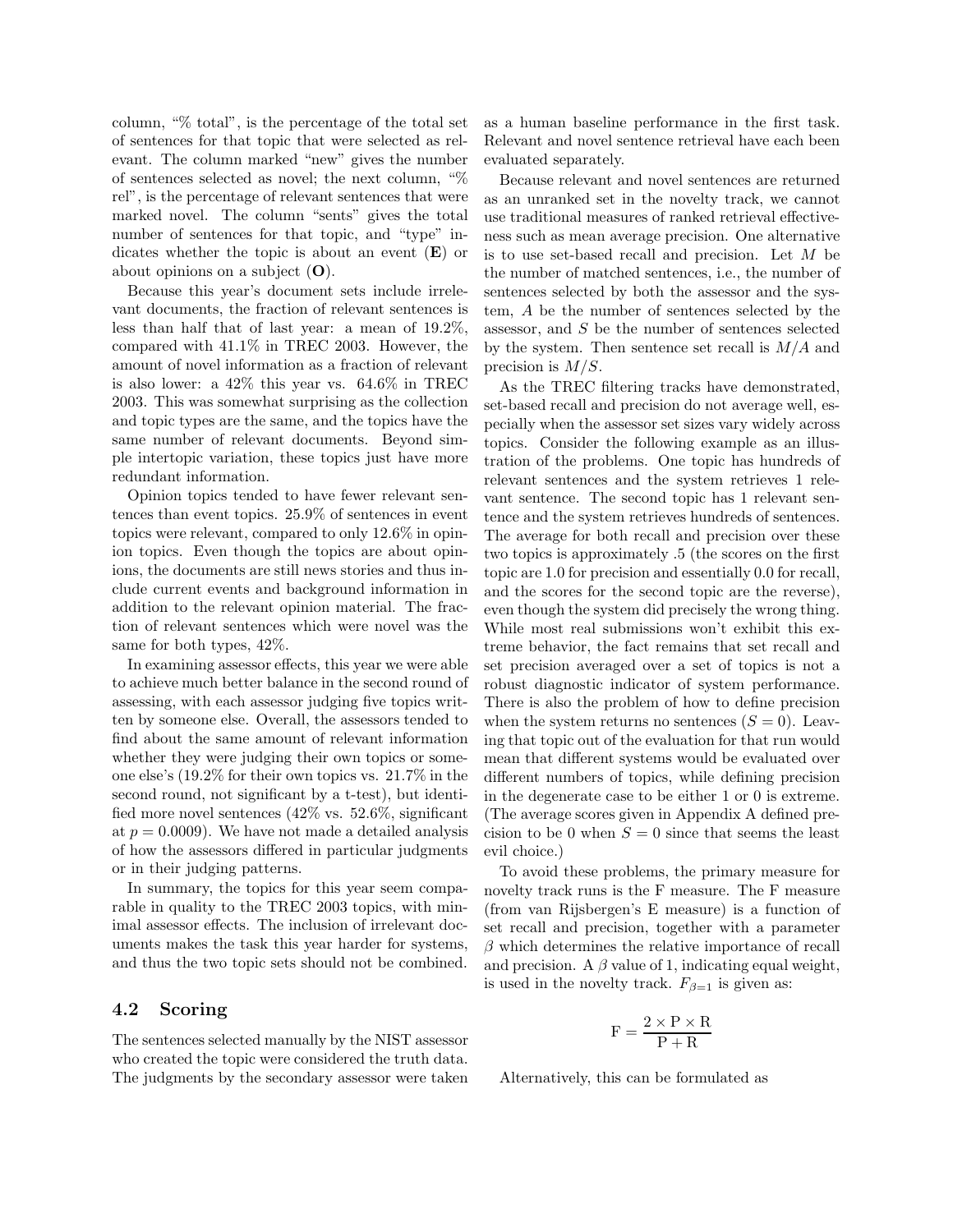

Figure 1: The F measure, plotted according to its precision and recall components. The lines show contours at intervals of 0.1 points of F. The black numbers are per-topic scores for one novelty track run.

$$
F = \frac{2 \times (\# \text{ relevant sentences retrieved})}{(\# \text{ retrieved sentences}) + (\# \text{ relevant sentences})}
$$

For any choice of  $\beta$ , F lies in the range [0, 1], and the average of the F measure is meaningful even when the judgment sets sizes vary widely. For example, the F measure in the scenario above is essentially 0, an intuitively appropriate score for such behavior. Using the F measure also deals with the problem of what to do when the system returns no sentences since recall is 0 and the F measure is legitimately 0 regardless of what precision is defined to be.

Note, however, that two runs with equal F scores do not indicate equal precision and recall. Figure 1 illustrates the shape of the F measure in precisionrecall space. An F score of 0.5, for example, can describe a range of precision and recall scores. Figure 1 also includes the per-topic scores for a particular run are also plotted. It is easy to see that topics 98, 83, 82, and 67 exhibit a wide range of performance, but all have an F score of close to 0.6. Thus, two runs with equal F scores may be performing quite differently, and a difference in F scores can be due to changes in precision, recall, or both.

### 5 Participants

Table 2 lists the 14 groups that participated in the TREC 2004 novelty track. Nearly every group attempted the first two tasks, but tasks three and four

were less popular than last year, with only 8 groups participating in each (compared to 10 last year). The rest of this section contains short summaries submitted by most of the groups about their approaches to the novelty task. For more details, please refer to the group's complete paper in the proceedings.

Most groups took a similar high-level approach to the problem, and the range of approaches is not dramatically different from last year. Relevant sentences were selected by measuring similarity to the topic, and novel sentences by dissimilarity to past sentences. As can be seen from the following descriptions, there is a tremendous variation in how "the topic" and "past sentences" are modeled, how similarity is computed when sentences are involved, and what constitutes the thresholds for relevance and novelty. Many groups tried variations on term expansion to improve sentence similarity, some with more success than others.

#### 5.1 Chinese Academy of Sciences – ICT

In TREC 2004, ICT divided novelty track into four sequential stages. It includes: customized language parsing on original dataset, document retrieval, sentence relevance and novelty detection. In the first preprocessing stage, we applied sentence segmenter, tokenization, part-of-speech tagging, morphological analysis, stop word remover and query analyzer on topics and documents. As for query analysis, we categorized words in topics into description words and content words. Title, description and narrative parts are all merged into query with different weights. In the stage of document and sentence retrieval, we introduced vector space model (VSM) and its variants, probability model (OKAPI) and statistical language model. Based on VSM, we tried various query expansion strategies: pseudo-feedback, term expansion with synset or synonym in WordNet and expansion with highly local co-occurrence terms. With regard to the novelty stage, we defined three types of new degree: word overlapping and its extension, similarity comparison and information gain. In the last three tasks, we used the known results to adjust threshold, estimate the number of results, and turn to classifier, such as inductive and transductive SVM.

#### 5.2 CL Research

The CL Research novelty assessment is based on a full-scale parsing and processing of documents and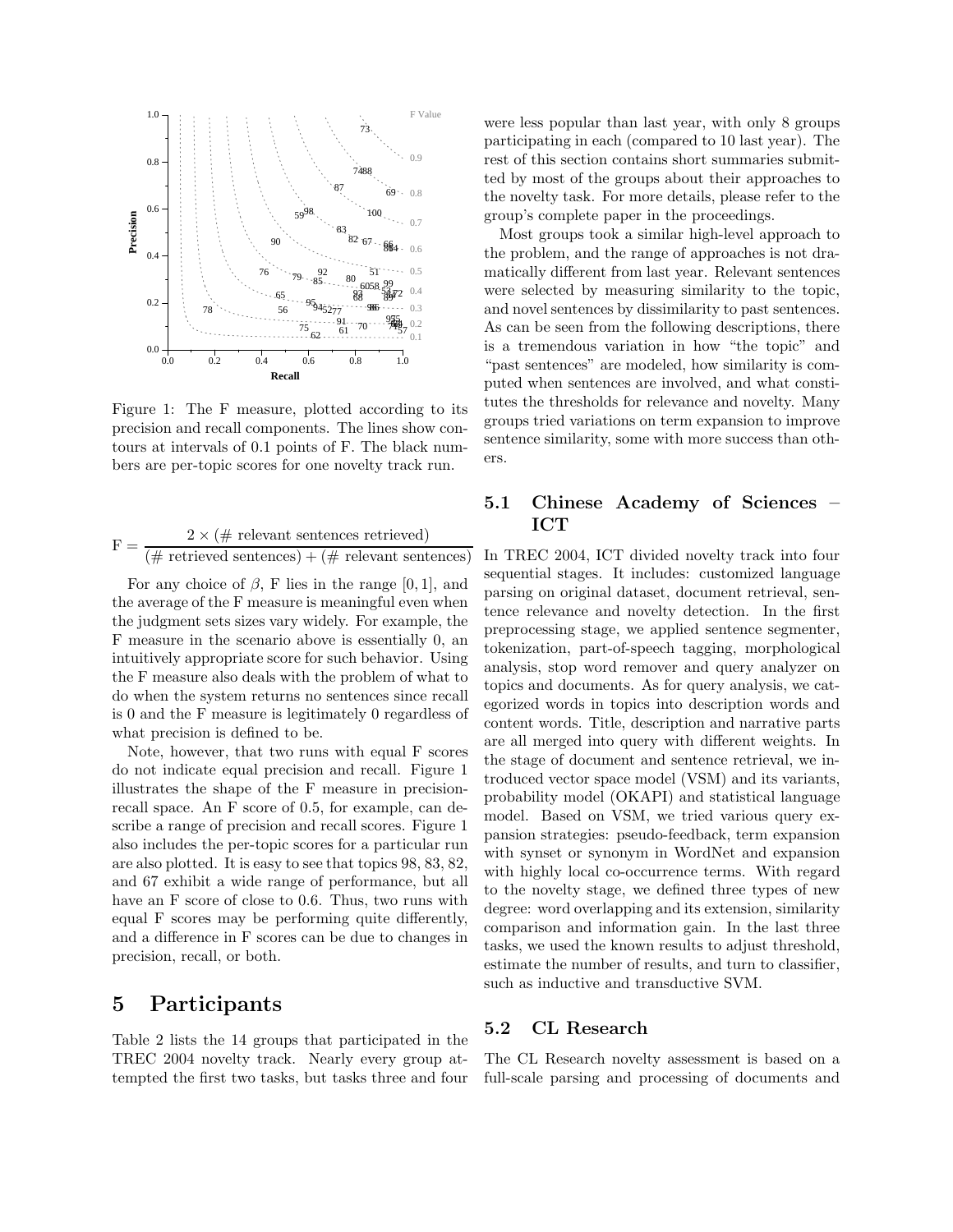|                                                   |              | Runs submitted |                  |        |                |
|---------------------------------------------------|--------------|----------------|------------------|--------|----------------|
|                                                   | Run prefix   | Task 1         | Task 2           | Task 3 | Task 4         |
| Chinese Academy of Sciences (CAS-ICT)             | ICT          | 5              | 5                | 4      | 5              |
| CL Research                                       | $_{\rm clr}$ | 2              |                  | 4      |                |
| Columbia University                               | nov          |                | 5                |        |                |
| Dublin City University                            | cdvp         | 5              | $\overline{5}$   |        |                |
| IDA / Center for Computing Science                | ccs          | 5              | $\overline{5}$   | 4      |                |
| Institut de Recherche en Informatique de Toulouse | <b>IRIT</b>  | 5              | $\boldsymbol{2}$ | 5      |                |
| Meiji University                                  | Meiji        | 3              | $\overline{5}$   | 3      | 5              |
| National Taiwan University                        | <b>NTU</b>   | 5              | 5                |        |                |
| Tsinghua University                               | <b>THUIR</b> | 5              | $\overline{5}$   | 5      | $\bf 5$        |
| University of Iowa                                | UIowa        | 5              | 5                | 5      | $\overline{5}$ |
| University of Massachusetts                       | CIIR.        | $\overline{2}$ | 5                | 3      |                |
| University of Michigan                            | umich        | 5              | $\overline{5}$   | 5      | 4              |
| Université Paris-Sud / LRI                        | LRI          | 5              | 5                |        |                |
| University of Southern California-ISI             | ISI          | 5              |                  |        |                |
|                                                   |              |                |                  |        |                |

Table 2: Organizations participating in the TREC 2004 novelty track

topic descriptions (titles, descriptions, and narratives) into an XML representation characterizing discourse structure, syntactic structure (particularly noun, verb, and prepositional phrases), and semantic characterizations of open-class words. Componential analysis of the topic narratives was used as the basis for identifying key words and phrases in the document sentences. Several scoring metrics were used to determine the relevance for each sentence. In TREC 2004, the presence of communication nouns and verbs in the narratives was used to expand relevance assessments, by identifying communication verbs in the sentences. This significantly increased recall over TREC 2004, without a significant degradation of precision. CL Research's novelty component was unchanged, but precision on Task 2 was considerably lower. This lower precision was observed in other tasks as well, and perhaps reflects the significantly lower scores among all participants. CL Research has set up an evaluation framework to examine the reasons for these lower scores.

#### 5.3 Columbia University

Our system for the novelty track at TREC 2004, Sum-Seg, for Summary Segmentation, is based on our observations of data we collected for the development of our system to prepare update summaries, or bulletins. We see that new information often appears in text spans of two or more sentences, and at other times, a piece of new information is embedded within a sentence mostly containing previously seen material. In order to capture both types of cases, we avoided direct sentence similarity measures, and took evidence of unseen words as evidence of novelty. We employed a hill climbing algorithm to learn thresholds for how many new words would trigger a novel classification. We also sought to learn different weights for different types of nouns, for example, persons, or locations or common nouns. In addition, we included a mechanism to allow sentences that had few strong content words to "continue" the classification of the previous sentence. Finally, we used two statistics, derived from analysis of the full AQUAINT corpus, to eliminate low-content words. We submitted a total of five runs: two used learned parameters to aim at high precision output, and one aimed at higher recall. Another run was a straightforward vector-space model used as a baseline, and the last was a combination of the high recall run with the vector-space model. Training was done on the 2003 TREC novelty data.

#### 5.4 Dublin City University

This is the first year that DCU has participated in the novelty track. We built three models; the first focused on retrieving the twenty-five documents that were relevant to each topic; the second focused on retrieving relevant sentences from this list of retrieved documents to satisfy each individual topic; the third focused on the detection of novel sentences from this relevant list. In Task1 we used an information retrieval system developed by the CDVP for the terabyte track as a basis for our experiments. This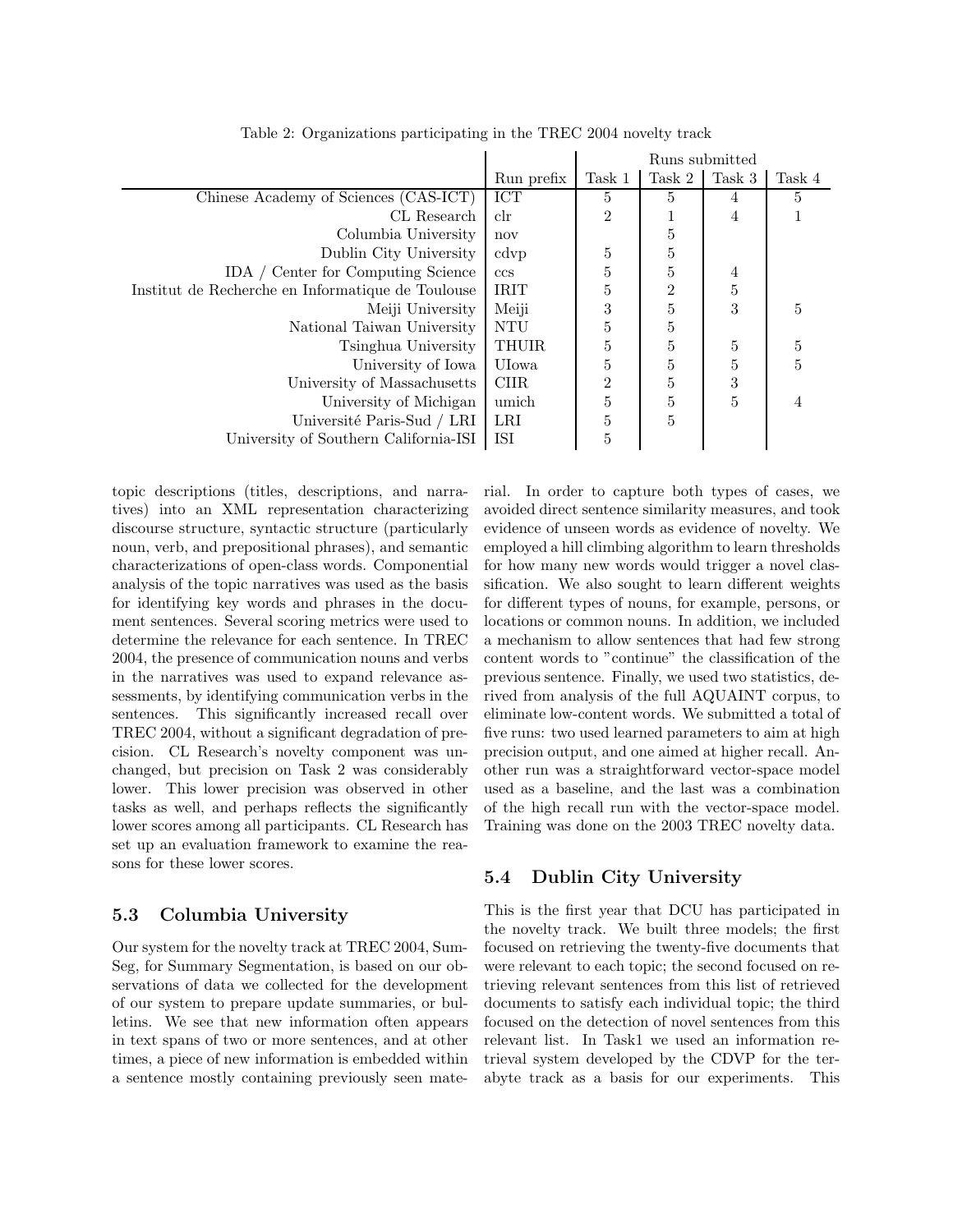system used the BM25 ranking algorithm. We used various query and document expansion techniques to enhance the performance for sentence level retrieval. In Task 2 we developed two formulas, the ImportanceValue and The NewSentenceValue, which exploit term characteristics using traditional document similarity methods.

### 5.5 Institut de Recherche en Informatique de Toulouse (IRIT)

In TREC 2004, IRIT modified important features of the strategy that was developed for TREC 2003. These features include both some parameter values, topic expansion and taking into account the order of sentences. According to our method, a sentence is considered relevant if it matches the topic with a certain level of coverage. This coverage depends on the category of the terms used in the texts. Four types of terms have been defined — highly relevant, scarcely relevant, non-relevant (like stop words), highly nonrelevant terms (negative terms). Term categorization is based on topic analysis: highly non-relevant terms are extracted from the narrative parts that describe what will be a non-relevant document. The three other types of terms are extracted from the rest of the query and are distinguished according to the score they obtain. The score is based both on the term occurrence and on the topic part they belong to (Title, descriptive, narrative). Additionally we increase the score of a sentence when the previous sentence is relevant. When topic expansion is applied, terms from relevant sentences (task 3) or from the first retrieved sentences (task 1) are added to the initial terms. With regard to the novelty part, a sentence is considered as novel if its similarity with each of the previously processed and selected as novel sentences does not exceed a certain threshold. In addition, this sentence should not be too similar to a virtual sentence made of the n best-matching sentences.

#### 5.6 University of Iowa

Our system for novelty this year comprises three distinct variations. The first is a refinement of that used for last year involving named entity occurrences and functions as a comparative baseline. The second variation extends the baseline system in an exploration of the connection between word sense and novelty through two alternatives. The first alternative attempts to address the semantics of novelty by expanding all noun phrases (and contained nouns) to their

corresponding WordNet synset IDs, and subsequently using synset IDs for novelty comparisons. The second alternative performs word sense disambiguation using an ensemble scheme to establish whether the additional computational overhead is warranted by an increase in performance over simple sense expansion.

The third variation involves more 'traditional' similarity schemes in the positive sense for relevance and the negative sense for novelty. SMART is first used to identify the top 25 documents and then judges relevance at the sentence level to generate a preliminary pool of candidates and then incrementally extends a matched terminology vector. The matched term vector is then used to rematch candidate sentences. Only similarities below a threshold - and hence possessing sufficient dissimilarity are declared novel.

#### 5.7 University of Massachusetts

For relevant sentences retrieval, our system treated sentences as documents and took the words in the title field of the topics as queries. TFIDF techniques with selective feedback were used for retrieving relevant sentences. Selective pseudo feedback means pseudo feedback was performed on some queries but not on other queries based on an automatic analysis on query words across different topics. Basically, a query with more focused query words that rarely appear in relevant documents related to other queries was likely to have a better performance without pseudo feedback. Selective relevance feedback was performed when relevance judgment of top five documents was available as for Task 3. Whether to performance relevance feedback on a query was determined by the comparison between the performance with and without relevance feedback in the top five documents for this query.

For identifying novel sentences, our system started with the sentences returned from the relevant sentences retrieval. The cosine similarity between a sentence and each previous sentence was calculated. The maximum similarity was used to eliminate redundant sentences. Sentences with a maximum similarity greater than a preset threshold were treated as redundant sentences. The value of the same threshold for all topics was tuned with the TREC 2003 track data when no judgment was available. The value of the threshold for each topic was trained with the training data when given the judgment of the top five documents. In addition to the maximum similarity, new words and named entities were also considered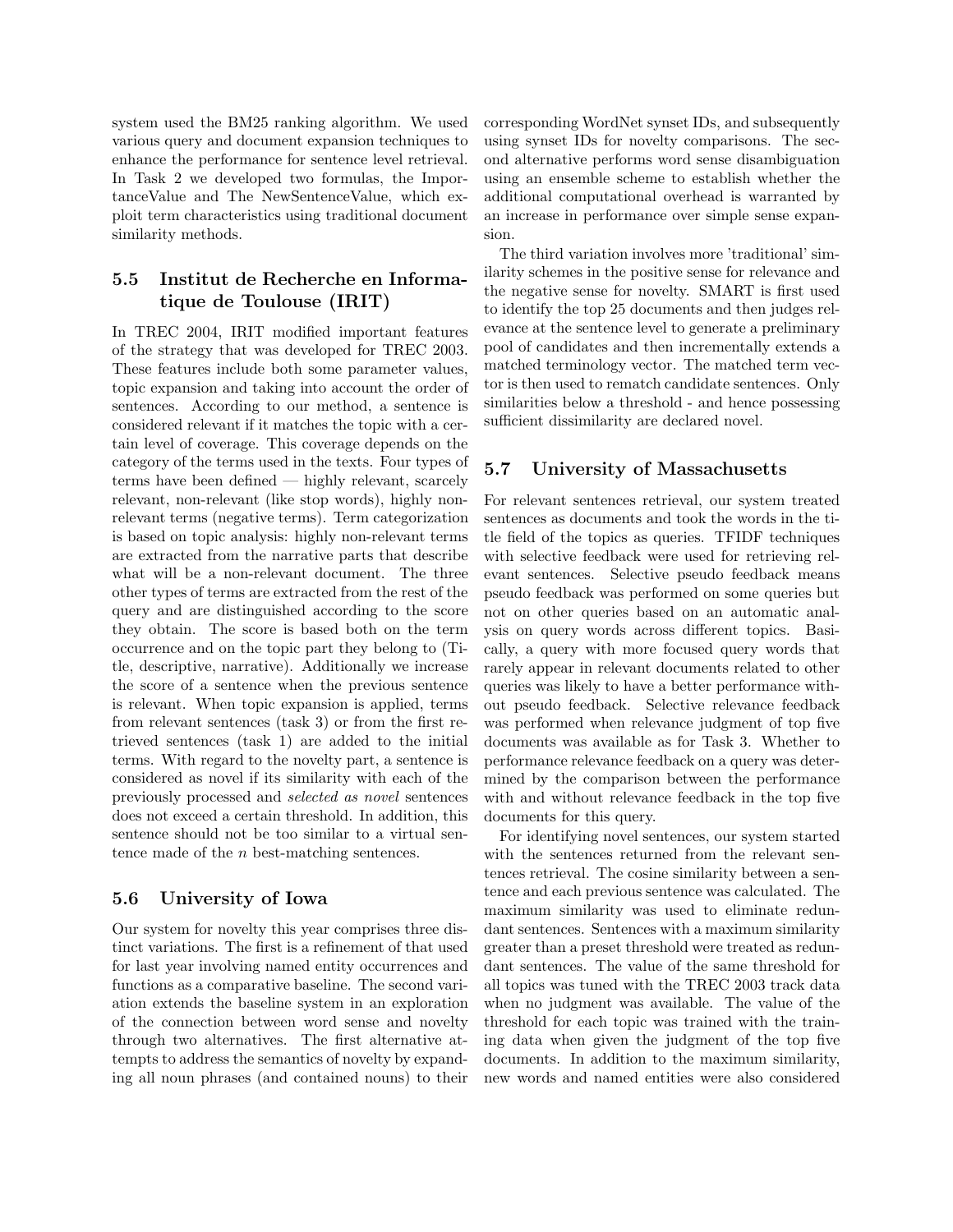in identifying novel sentences.

#### 5.8 University of Michigan

We view a cluster of documents as a graph, where each node is a sentence. We define an edge between two nodes where the cosine similarity between the corresponding two sentences is above a predefined threshold. After this graph is constructed, we find the eigenvector centrality score for each sentence by using a power method, which also corresponds to the stationary distribution of the stochastic graph.

To find the relevant sentences, we compute eigenvector centrality for each sentence together with some other heuristic features such as the similarity between the sentence and the title and/or description of the topic. To find the new sentences, we form the cosine similarity graph that consists of only the relevant sentences. Since the order of the sentences is important, unlike the case in finding the relevant sentences, we form a directed graph where every sentence can only point to the sentences that come after and are similar to it. The more incoming edges a sentence has, the more repeated information it contains. Therefore, the sentences with low centrality scores are considered as new. The system is trained on 2003 data using maximum entropy or decision lists.

#### 5.9 Université Paris-Sud – LRI

The text-mining system we are building deals with the specific problem of identifying the instances of relevant concepts found in the texts. This has several consequences. We develop a chain of linguistic treatment such that the  $n$ -th module improves the semantic tagging of the  $(n - 1)$ -th. This chain has to be friendly toward at least two kinds of experts: a linguistic expert, especially for the modules dealing mostly with linguistic problems (such as correcting wrong grammatical tagging), and a field expert for the modules dealing mostly with the meaning of group of words. Our definition of friendliness includes also developing learning procedures adapted to various steps of the linguistic treatment, mainly for grammatical tagging, terminology, and concept learning. In our view, concept learning requires a special learning procedure that we call Extensional Induction. Our interaction with the expert differs from classical supervised learning, in that the expert is not simply a resource who is only able to provide examples, and unable to provide the formalized knowledge underlying these examples. This is why we are developing specific programming languages which enable the field expert to intervene directly in some of the linguistic tasks. Our approach is thus not particularly well adapted to the TREC competition, but our results show that the whole system is functional and that it provides usable information.

In this TREC competition we worked at two levels of our complete chain. In one level, we stopped the linguistic treatment at the level of terminology (i.e., detecting the collocations relevant to the text). Relevance was then defined as the appearance of the same terms in the task definition (exactly as given by the TREC competition team) and in the texts. Our relatively poor results show that we should have been using relevance definitions extended by human-provided comments. Novelty was defined by a TF\*IDF measurement which seems to work quite correctly, but that could be improved by using the expert-defined concepts as we shall now see. The second level stopped the linguistic treatment after the definition of the concepts. Relevance was then defined as the presence of a relevant concept and novelty as the presence of a new concept. For each of the 5 runs, this approach proved to be less efficient than the simpler first one. We noticed however that the use of concepts enabled us to obtain excellent results on specific topics (and extremely bad ones as well) in different runs. We explain these very irregular results by our own lack of ability to define properly the relevant concepts for all the 50 topics since we got our best results on topics that either we understood well (e.g., Pinochet, topic N51) or that were found interesting (e.g., Lt-Col Collins, topic N85).

### 5.10 University of Southern California – ISI

Our system's two modules recognize relevant event and opinion sentences respectively. We focused mainly on recognizing relevant opinion sentences using various opinion-bearing word lists. This year, each topic contained 25 relevant documents, possibly mixed with additional irrelevant documents. Thus, before proceeding to the next phase we had to separate relevant documents from irrelevant documents. We treat this problem as a standard Information Retrieval (IR) procedure. We used a probabilistic Bayesian inference network model to identify the relevant documents. For opinion topics, we used unigrams as subjectivity clues and built four different systems to generate opinion-bearing word lists. After building these unigram lists, we checked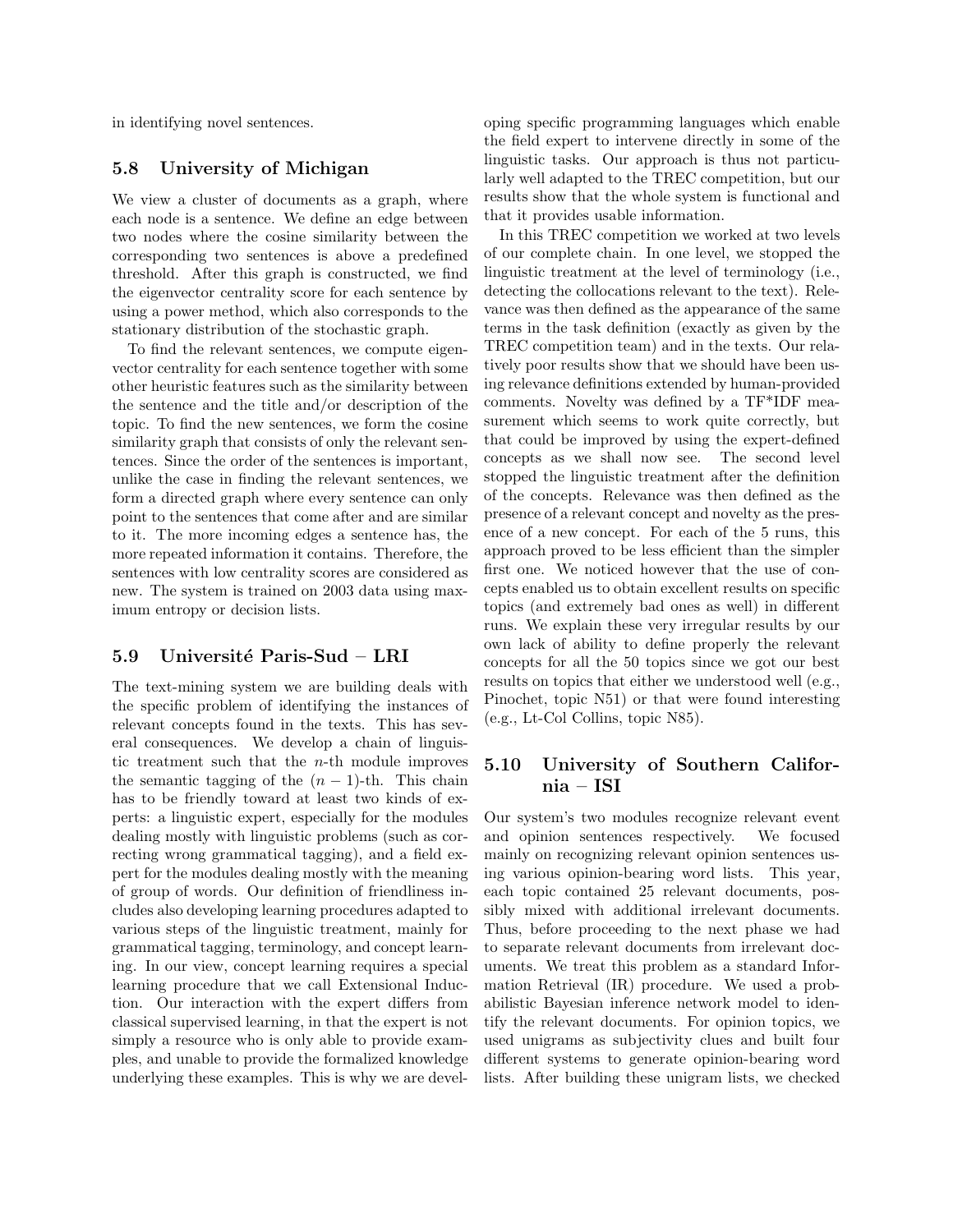each sentence in the relevant documents for the presence of opinion-bearing words. For event topics, we treat event identification as a traditional document IR task. For the IR part we treat each sentence independently of other sentences and index them accordingly. We thus reduce the problem of event identification to that of sentence retrieval. We choose the description <desc> field for formulating the query.

#### 5.11 Tsinghua University

- Text feature selection and reduction, including using Named Entities, POS-tagging information, and PCA transformation which has been shown to be more effective;
- Improve sentence classification to find relevant information using SVM;
- Efficient sentence redundancy computing, including selected pool approach, tightness restriction factor, and PCA-based cosine similarity measurement;
- Effective result filtering, combining sentence and document similarities.

Several approaches are investigated for the step two of novelty (redundancy reduction): Combining the pool method and sentence to sentence overlap, we have a selected pool method, where unlike in the pool method, not all previously seen sentences are included into the pool, only those thought to be related are included. Tightness restriction to overcome one disadvantage of overlap methods is studied. We observed not all sentences with an overlap of 1 (complete term overlap) are really redundant, so we came up with the idea of tightness restriction which tries to recover highly overlapping but in fact novel sentences. In this method, the ratio of the range of common terms in the previous sentence over the range in the later sentence is used as a statistic. Cosine similarity between sentences after PCA is also investigated, and is proved to be most effective.

### 6 Results

Figures 2, 4, 5, and 6 show the average F scores for tasks 1, 2, 3, and 4 respectively. For task 1, the system scores are shown alongside the "score" of the secondary assessor, who essentially performed this task (with the caveat that they did not judge sentences in the irrelevant documents). Within the margin of

error of human disagreement, the assessor lines can be thought of as representing the best possible performance, and are fairly close to the scores for the second assessor last year.

Last year, the top systems were performing at the level of the second assessor, but this year there is a large gap between the second assessor and the systems. Moreover, nearly all systems had low average precision and high average recall. These two observations seem to imply that systems are much too lenient with what they accept as relevant or novel. Some runs with the lowest F scores actually achieved the highest precision of any run in task 1.

We cannot simply say that the difference in performance is due to the inclusion of irrelevant documents. In task 2, where systems are given all relevant sentences and therefore no interference from irrelevant documents, performance is much lower than in the same task last year. It may be that the systems have overly tuned to the 2003 data.

The systems all scored within a very small range, mostly between  $0.36 - 0.4$  for relevant sentences and 0.18 − 0.21 for novel. Precision is very uniform, but recall varies a lot. Last year, the best runs were also very close to one another; this year, the bottom systems have caught up, but the top systems have not improved very much.

Event topics proved to be easier than opinion topics. Figure 3 illustrates this for task 1, where every run did better on event topics than on opinions. The gap between opinions and events in task 1 is also larger than last year. The same gap exists in task 3, but in tasks 2 and 4, where all relevant sentences are provided, performance on opinion topics is much improved, and some runs do better on opinion topics than events. Thus, we can conclude that identifying sentences containing an opinion remains a hard problem.

Scores for task 2 (Figure 4) and task 4 (Figure 6) are shown against a baseline of returning all relevant sentences as novel. Most systems are doing better than this simplistic approach, both by F score and precision, indicating that the algorithms are successfully being somewhat selective.

It is also surprising how little the systems seem to benefit from training data. Overall scores did not improve between tasks 1 and 3, and from task 2 to task 4, novel sentence retrieval actually decreased significantly (see Figure 7). To be fair, this analysis needs to be balanced across groups, as tasks 3 and 4 had fewer runs and fewer groups participating, and some groups use radically different approaches in the pres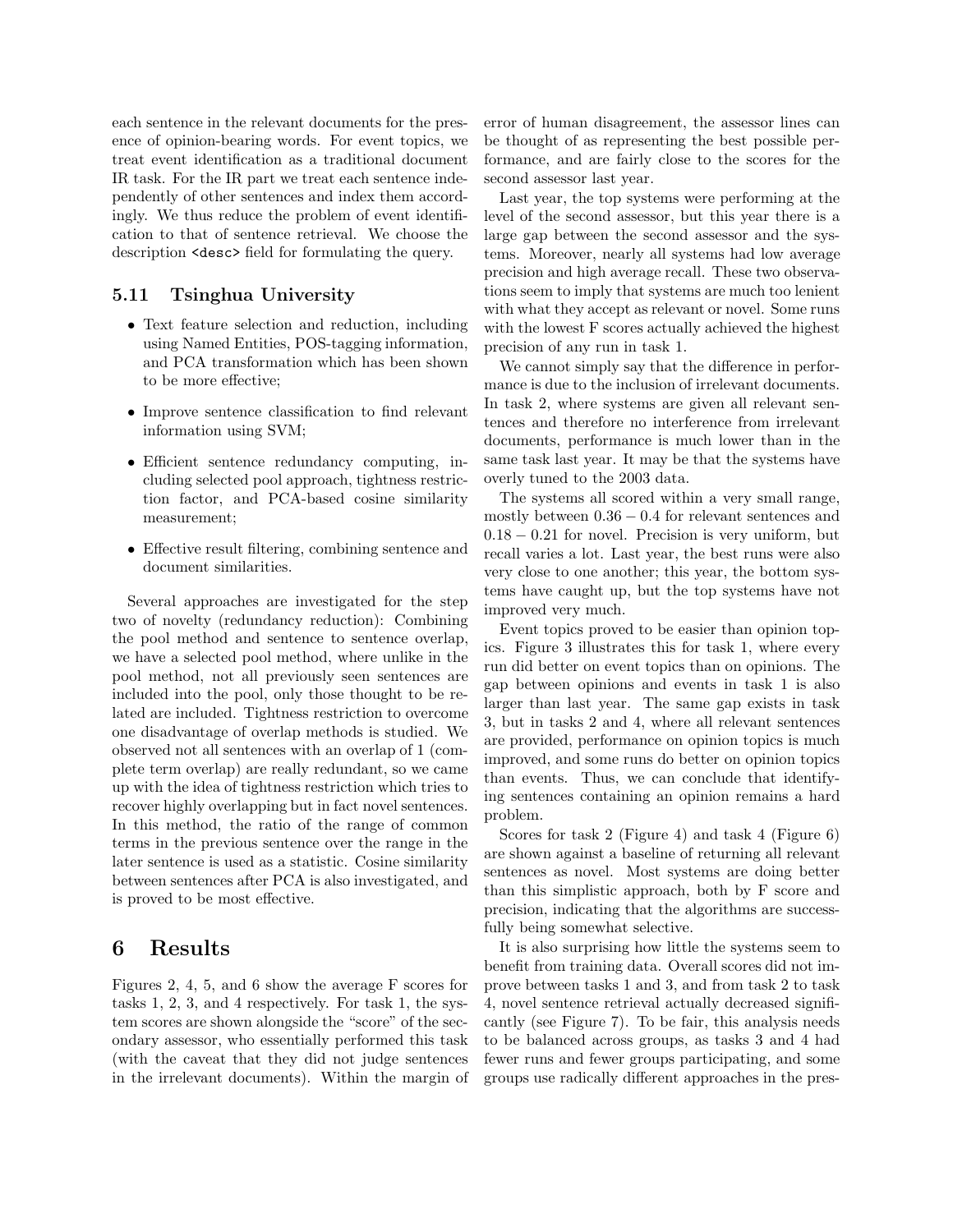ence of training data. But whereas last year additional training data helped relevant sentence retrieval markedly, this year there is no improvement.

## 7 Conclusion

This is the third and final year for the novelty track. We have examined a particular kind of novelty detection, that is, finding novel information within documents that the user is reading. This is by no means the only kind of novelty detection. Another important kind is detecting new events, which has been studied in the TDT evaluations. There, the user is monitoring a news stream and wants to know when something new, such as a plane crash, is first reported. Yet a third is the problem of returning new stories about a known topic, studied in the TREC filtering track and also in TDT topic tracking and story link detection.

We have seen here that filtering and learning approaches can be applied to detecting novel relevant information within documents, but that it remains a hard problem. Because the unit of interest is a sentence, there is not a lot of data in each unit on which to base the decision. Allowing arbitrary passages would make for a much more complicated evaluation.

The exploration into event and opinion topics has been an interesting and fruitful one. The opinions topics are quite different in this regard than other TREC topics. By mixing the two topic types within each task, we have seen that identifying opinions is hard, even with training data, while detecting new opinions (given relevance) seems analogous to detecting new information about an event.

One interesting footnote to the novelty track has been the use of the data outside the track. We know of two scenarios, namely summarization evaluation in DUC and an opinion detection pilot in AQUAINT, which have made use of topics from the novelty track. It's rewarding to see that this data is proving useful beyond the original scope of the track.

# References

[1] Donna Harman. Overview of the TREC 2002 novelty track. In E. M. Voorhees and D. K. Harman, editors, Proceedings of the Eleventh Text REtrieval Conference (TREC 2002), NIST Special Publication 500-251, pages 46–55, Gaithersburg, MD, November 2002.

[2] Ian Soboroff and Donna Harman. Overview of the TREC 2003 novelty track. In E. M. Voorhees and D. K. Harman, editors, *Proceedings of the Twelfth* Text REtrieval Conference (TREC 2003), NIST Special Publication 500-255, Gaithersburg, MD, November 2003.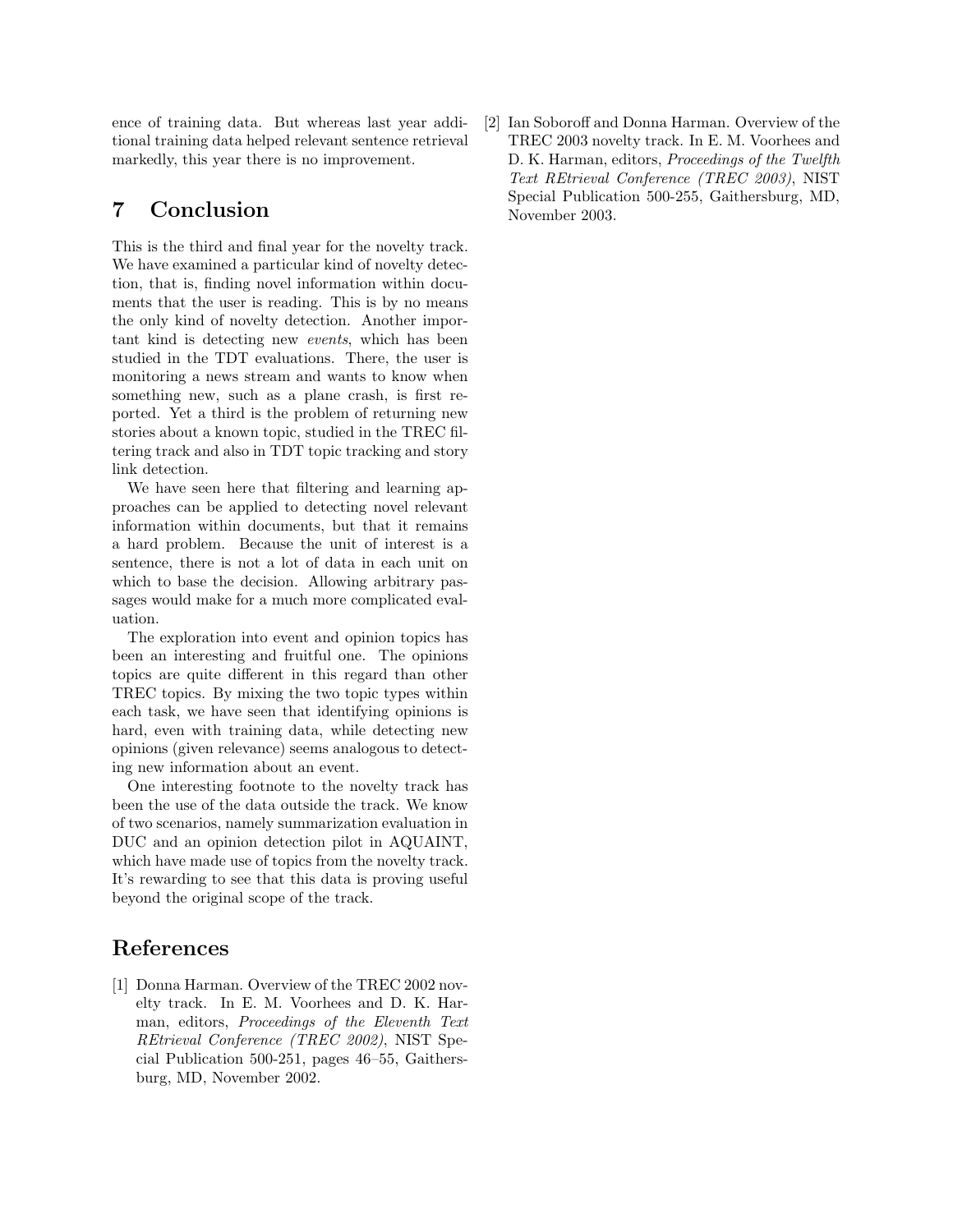

Figure 2: F, precision, and recall scores for Task 1, along with the "average score" of the secondary assessor. Runs are ordered by average  ${\cal F}$  score for relevant sentence retrieval.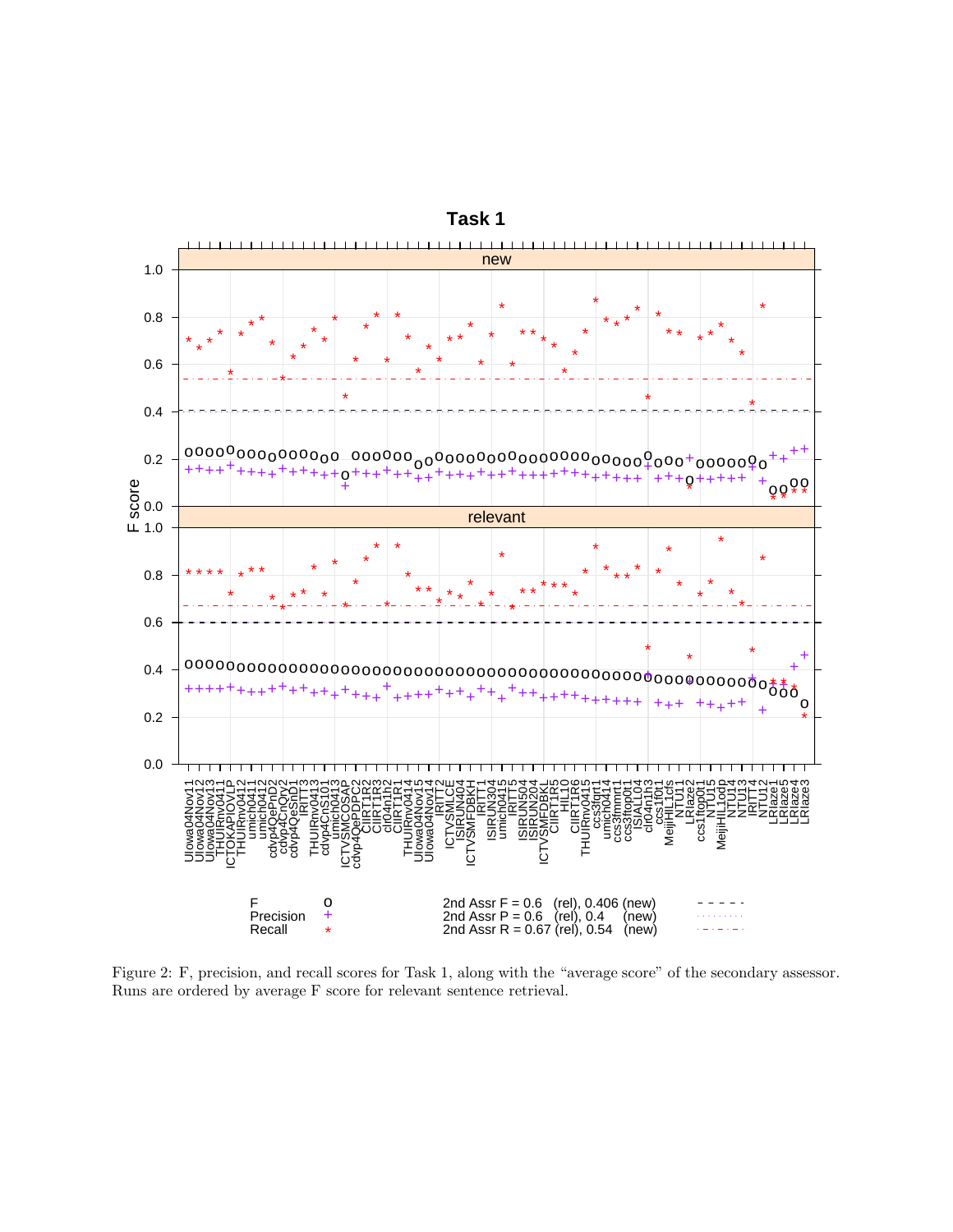

**Task 1, average F scores by topic type**

Figure 3: Average F scores per run for opinion and event topic types. Runs are grouped by tag for easier identification.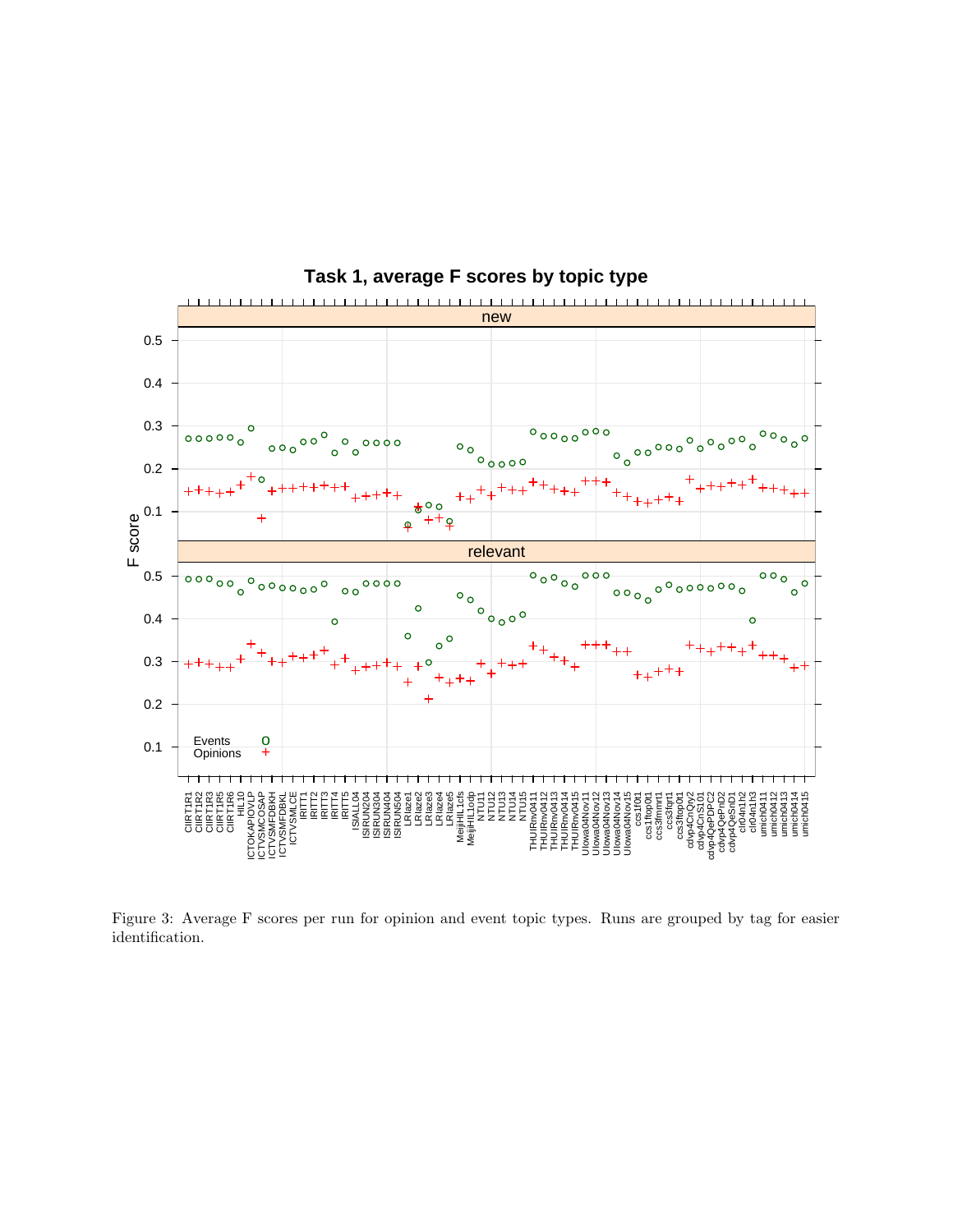

**Task 2**

Figure 4: Scores for Task 2, against a baseline of returning all relevant sentences as novel.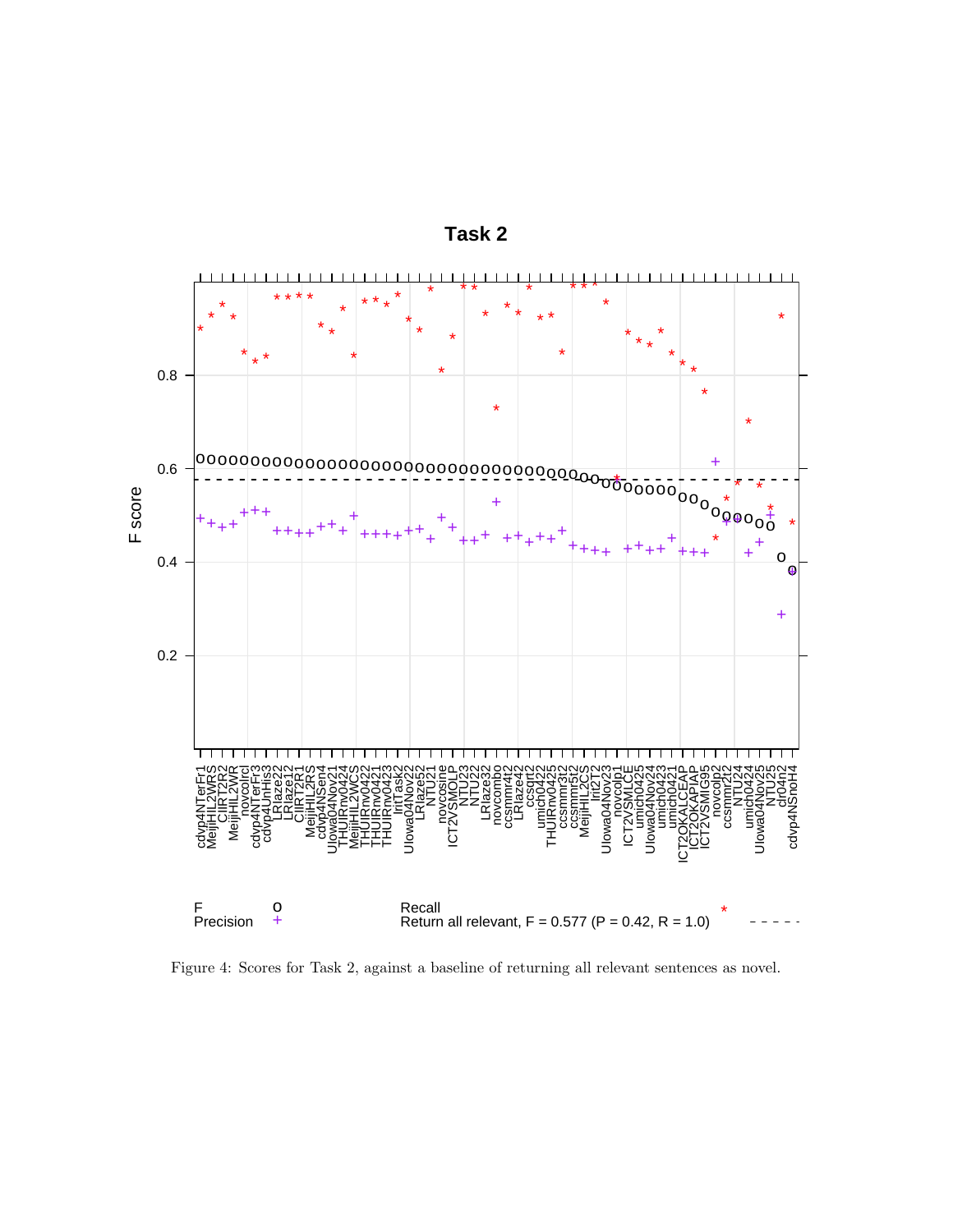

Task 3

Figure 5: Scores for Task 3, ordered by average F score for relevant sentence retrieval.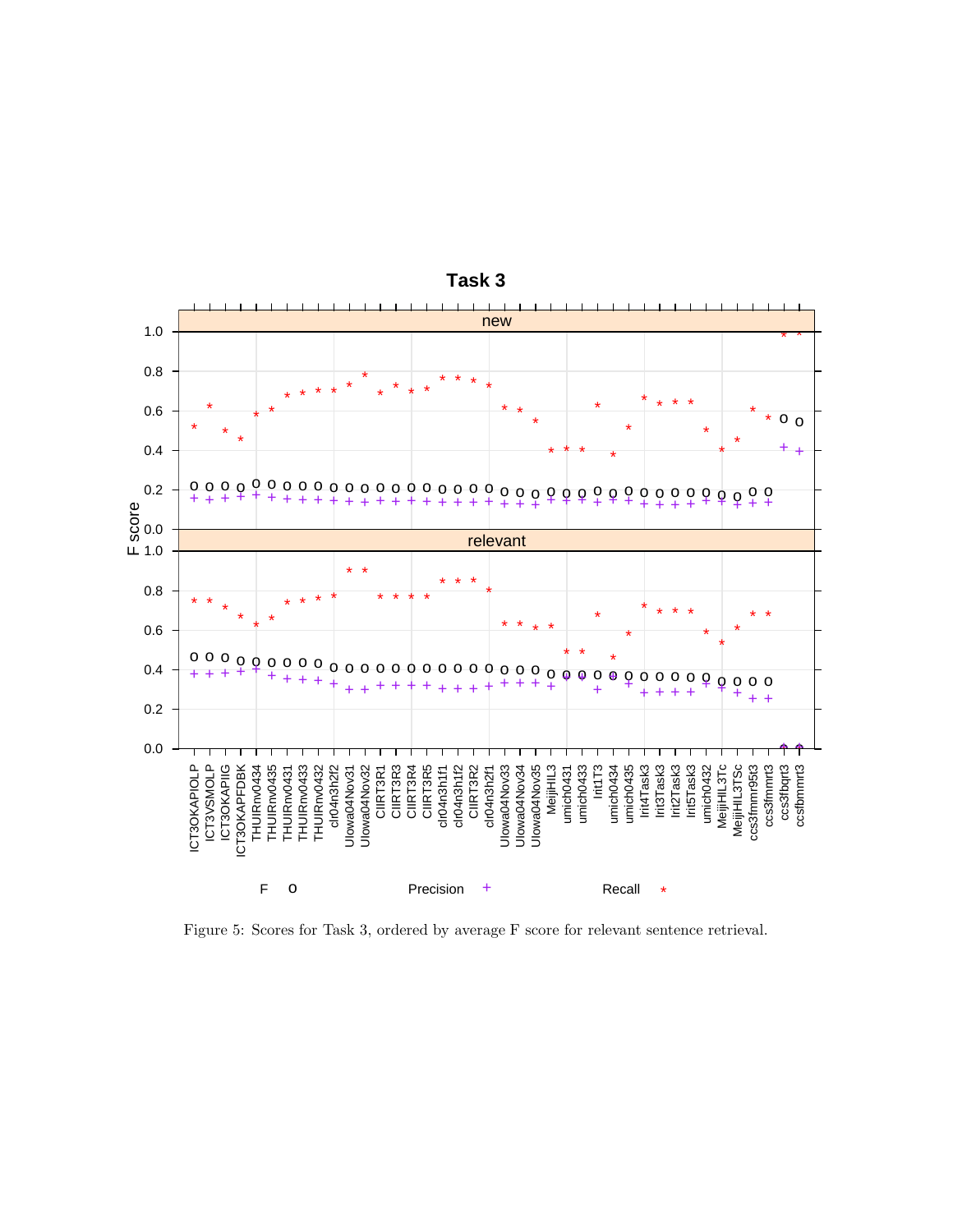

Figure 6: Scores for Task 4, against a baseline of returning all relevant sentences as novel.